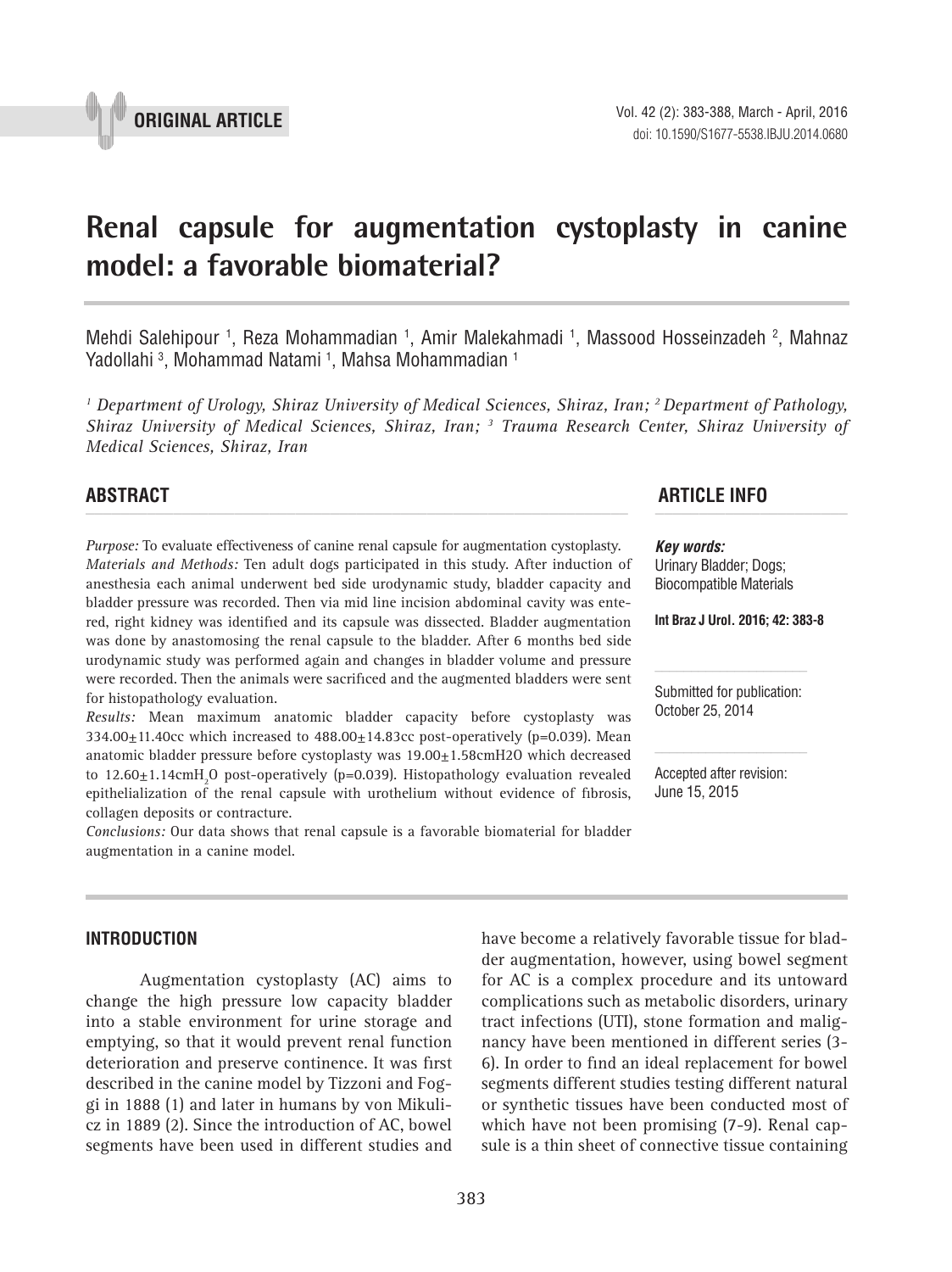blood vessels, fibroblast and adipose tissue with a good tensile strength. In an attempt to introduce a new biomaterial as a scaffold for urothelial regeneration, we used the renal capsule for bladder augmentation in a canine model.

# **MATERIALS AND METHODS**

This experimental study was carried out on ten mixed breed adult dogs  $(20\pm 2 \text{ months})$  weighing about 15kg. The protocol was approved by the Institutional Animal Care and Medical Ethics Committee of our center in accordance with the principles of laboratory animal care formulated by the national society of medical research and the guidelines for the care and use of laboratory animals published by the National Institute of Health (1996) (10). All the animals were allowed a minimum of 72 hours to recover from the stress of transportation before the first procedure and food was withheld for 12 hours before anesthesia. Intramuscular ampicillin (100mg/kg), gentamicin (5mg/kg), and clindamycin (20mg/kg) were injected 15 minutes before starting the operation, all interventions were performed in a standard operating room. General anesthesia was induced using intravenous ketamine hydrochloride (3mg/kg) and diazepam (0.3mg/kg). After intubating each animal, anesthesia was maintained with inhaled halothane with the depth monitored to maintain an absent withdrawal reflex to toe pinch and absent corneal reflex. After induction of anesthesia, each animal underwent eyeball urodynamic study according to the standard protocol (11, 12). Each dog was placed in the supine position and catheterized with a 10Fr catheter. A 50-60mL catheter tip syringe was chosen, the barrel of the syringe was connected directly to the end of the catheter and it was held upright at the level of symphysis pubis. Saline was infused into the bladder by pouring into the open end of the syringe. The height of the barrel is raised or lowered until there is steady flow. As the saline flow stopped, the height of the meniscus, above the symphysis, was considered the measured vesical pressure. The amount of fluid flew in to the bladder was considered the measure of bladder volume and was defined as the maximum anesthetic bladder capacity (MABC)

and the pressure at MABC was defined as the maximum anesthetic bladder pressure (MABP) (11). Then through a mid line abdominal incision, the right kidney was identified. A circumferential incision was made over the renal hilum and the renal capsule was meticulously dissected from the underlying parenchyma (Figure-1). After preparing the renal capsule (5x10cm), cystotomy was done through a vertical incision on the bladder dome and subsequently the capsule was anastomosed to

#### **Figure 1 - Preparing the renal capsule.**



the bladder using polydioxanone 4-0 suture (Figure-2). A 10Fr internal Foley catheter was inserted into the bladder, the wound was closed and an appropriate dressing was applied. Antibiotic therapy with ampicillin (300mg q 6h) was continued for one week after the procedure and the internal Foley catheter was removed at the end of the first week after the operation. During the recovery period (third and seventh day after the operation) we asked the caretaker of the animal laboratory to keep each animal calm so we could perform a brief physical examination of the operation site for detection of hematoma or infection. Six months after the operation, under general anesthesia, bed side urodynamic study was performed for each animal again and the changes in urodynamic parameters were documented; then the animals were sacrificed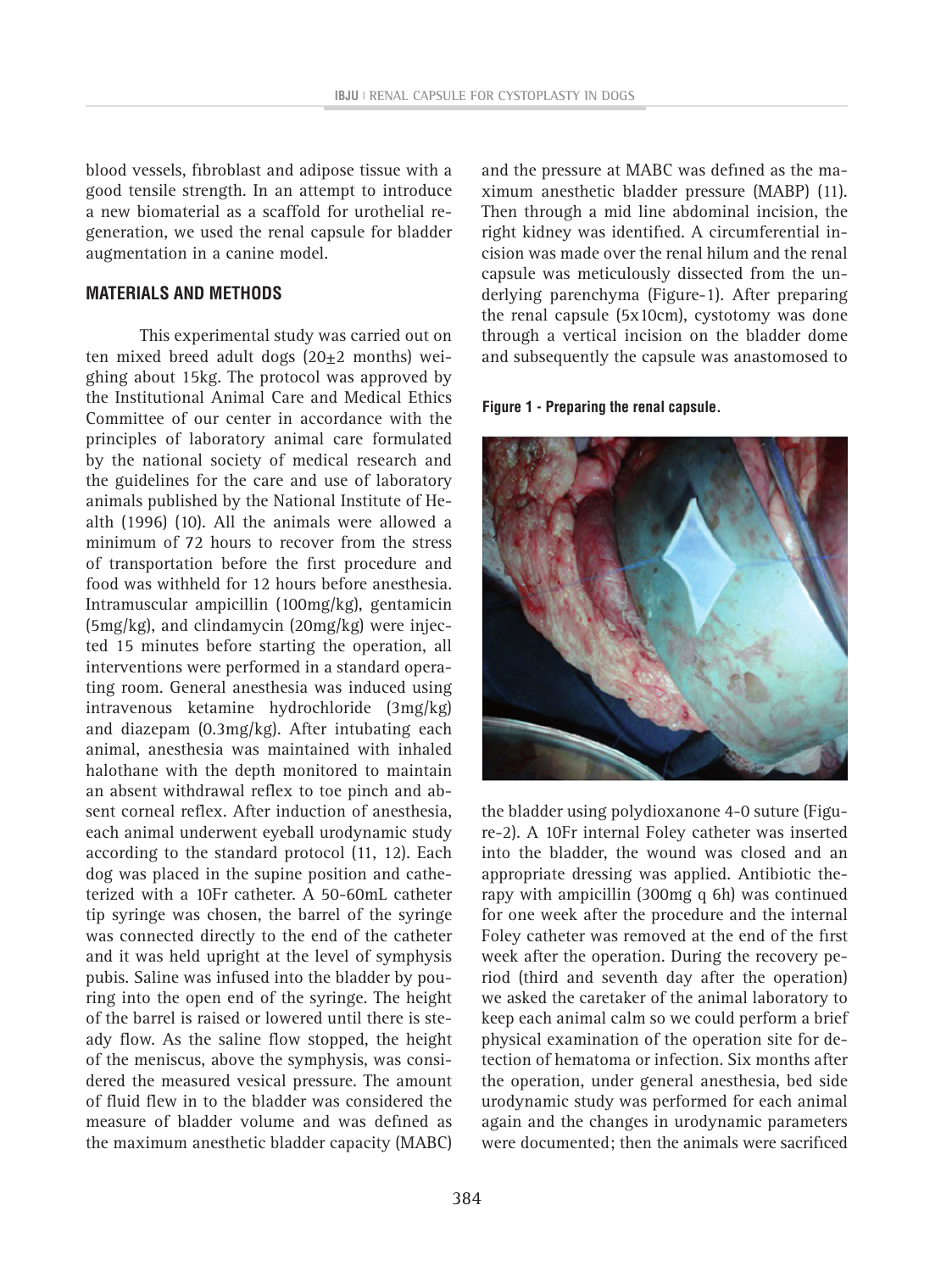**Figure 2 - Anastomosing the renal capsule to the bladder (bladder augmentation).**



sign of hematoma or infection. During the exploration in the sixth month, no gross abnormality of the decapsulized kidneys was detected. The preoperative mean MABC was 334.00 $\pm$ 11.40mL, which increased to  $488.00 \pm 14.83$  mL (p=0.03) after the operation. Preoperative mean MABP was  $19.00 \pm 1.58$  cmH<sub>2</sub>O, which decreased to  $12.60 \pm 1.14$ cm $H_2O$  postoperatively (p=0.03) (Table-1). In histopathology evaluation all the sections showed well formed granulation tissue containing neovascularization and fibroblast proliferation (Figures 3 and 4). In six of ten samples (60%) there was full urothelial epithelialization (Figure-5). The rest of tissue other than that with full epithelialization showed repair by connective tissue rather than urothelial proliferation. Indeed the microscopic examination in other 40% of samples revealed fibroblast proliferation, angiogenesis and collagen deposition. Evidence of urothelial proliferation in 60% of samples on H&E slides were

#### **Table 1 - Results of urodynamic evaluation before and after operation.**

|                       | <b>Before Operation</b> | After Operation  | P-value |
|-----------------------|-------------------------|------------------|---------|
| mean MABC (mL)        | $334.00 \pm 11.40$      | 488.00±14.83     | 0.03    |
| mean MABP (cm $H20$ ) | $19.00 \pm 1.58$        | $12.60 \pm 1.14$ | 0.03    |
| Number of Animals     | 10                      | 10               |         |

and the augmented bladders were removed and sent for histopathology evaluation. All cystectomy specimens were sent for histopathology evaluation after fixation in 10% buffered formalin. Macroscopic examination performed and then five sections were prepared from each specimen. After tissue processing and paraffin block preparation, 5µm sections were inserted on glass slides. The slides were stained with Hematoxylin and Eosin (H&E) method and examined under light microscopy.

# **RESULTS**

Ten mixed breed adult dogs were enrolled in this study. During the recovery period physical examination of the operation site did not show any **Figure 3 - The microscopic examination show surface urothelial epithelialization (thick arrow) and neovascularization of stroma (thin arrow), H&E X 100.**

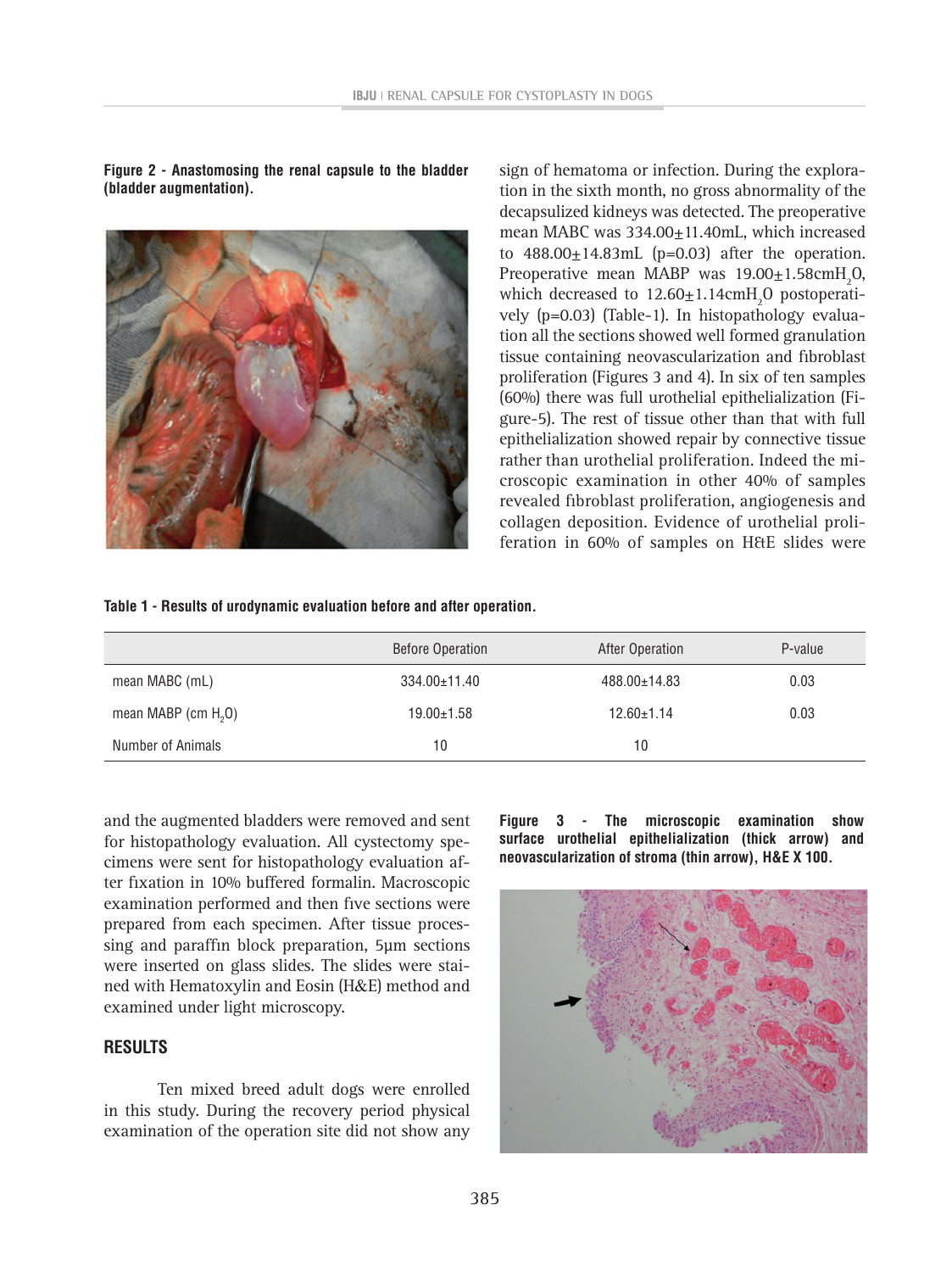**Figure 4 - The thick arrow shows surface epithelialization and thin arrow reveals neovascularization, H&E x 400.**

**Figure 5 - The arrow shows surface epithelialization, H&E x 400.**



stratification of epithelial cells with abundant amphophilic to clear cytoplasms and coniform superficial borders. Moreover, we applied immunohistochemistry against cytokeratin 7 for the confirmation of transitional epithelium. There was no evidence of necrosis, fibrosis, acute inflammation or ulceration in any cystectomy specimen.

# **DISCUSSION**

Congenital or acquired disorders of the urinary bladder can make it a non–compliant environment for storage and emptying of urine,

causing complications such as recurrent UTIs, irritative urinary symptoms, urinary incontinence, vesicoureteral reflux, or even chronic renal failure. To overcome this problem, AC was first described in the canine model by Tizzoni and Foggi in 1888 (1) and later in humans by von Mikulicz in 1889 (2). Since that time finding an ideal tissue for augmenting the bladder has been debated, however, bowel segments and particularly ileum still are the gold standard tissues for AC. However, apart from its complexity, augmenting the bladder with gastrointestinal segment has some problematic outcomes described by different studies such as UTI, bladder stones, hematuria - dysuria syndrome, metabolic derangements, and malignancy especially at the uretero-intestinal anastomoses (3-6). Moreover, the use of bowel segment will be limited or contraindicated in circumstances including short bowel syndrome, inflammatory bowel disease, congenital anomalies such as cloacal exstrophy or after radiotherapy (13). Auto- -augmentation or detrusor myomectomy was first described in 1989 (14) and aimed to create a low pressure bladder by resecting the detrusor off the bladder and creating a diverticulum. Although this technique can decrease the bladder pressure and improve its capacity and compliance, there may be increased risk of incomplete emptying requiring clean intermittent catheterization (15). Auto-augmentation is simple and associated with less morbidity when compared with enterocystoplasty with the overall success rate of 70% for idiopathic detrusor overactivity and 50% for neurogenic detrusor overactivity, however, the long term results should be evaluated further (16). Ureterocystoplasty uses a dilated ureter for bladder augmentation by forming it to a patch. Since it is the urothelium that augments the bladder the complications would be much less when compared to enterocystoplasty and long term follow-up showed acceptable improvements in bladder capacity and compliance (17). Unfortunately the use of this technique is limited to those with megaureters or patients with non-functioning native kidneys and hydrouereteronephrosis. Natural tissues including free fascial grafts, omentum, peritoneum, dura matter and placenta used for AC were unsuccessful with a high rate of complications (7, 8). Syn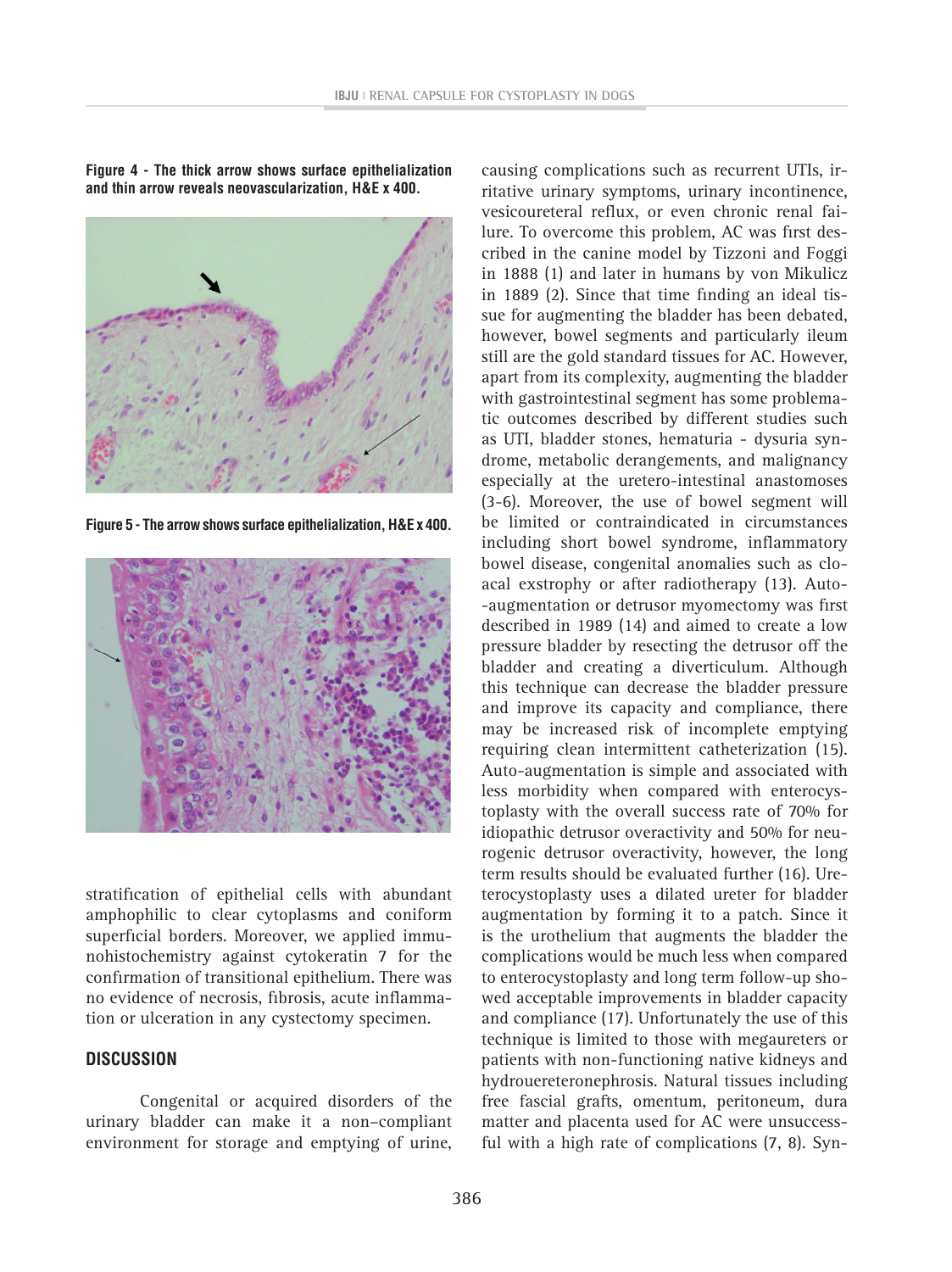thetic materials such as teflon, polyvinyl sponge, gelatin sponge and resin coated papers have all been used for prosthetic bladder augmentation but all proved to be useless due to problems including recurrent UTIs, stone formation, metaplastic reactions, contracture and fibrosis (8, 9). Renal capsule is a thin layer of connective tissue which is composed of blood vessels, fibroblast and adipose tissue. This structure has a good tensile strength with a low metabolic rate and minimal fluctuation in the physic-mechanical parameters which makes it a suitable protector of the renal parenchyma (18) and most likely a favorable natural tissue for reconstructive procedures. Thompson et al. reported their clinical experience of flap pyeloplasty using renal capsule and their results were acceptable (19). Hodjati et al. (20) applied the canine renal capsule as a venous patch graft for inferior vena cava repair and their entire specimens remained patent with endothelial regeneration over the surface of renal capsule 3 months after the operation. To the author's knowledge our study is the first experience of AC using renal capsule, which we introduce as capsule-cystoplasty. Recent study showed that all the canine bladders that were augmented with renal capsule had a significant increase in capacity with a significant decreased in pressure, proven urodynamically. Histopathology evaluation revealed epithelialization of the capsule with urothelium and the amazing issue to be considered is that in none of the specimens, fibrosis, graft shrinkage or metaplastic reaction was observed. The recent finding might be attributed to the low metabolic rate of the renal capsule which necessitates a low blood flow with subsequent less aggregation of inflammatory cells, and also it's more compatible histology to the urinary tract.

Recently application of biodegradable materials for AC has gained interest because of their ease of usage and lower complication rates compared to the bowel segments, however, some limitations still exist. Paterson et al. (21) and Wang et al. (22) conducted separate studies comparing autogenous ileum with small intestinal submucosa (SIS) for laparoscopic bladder augmentation in porcine models and both studies yielded better results with ileum. Their histopathological evaluation revealed more intra-abdominal fibrosis and

also contracture, scar formation, and metaplastic bone formation in the walls of bladders augmented with SIS which could explain the lower bladder dynamics resulted in SIS group. In our study, we didn't detect any fibrosis and scar formation in the bladders augmented with renal capsule which shows its priority to SIS, however, a comparative study evaluating the urodynamic parameters after enterocystoplasty versus capsule-cystoplasty would be of value. The feasibility of renal capsule for AC in human has not been proved yet. One can easily use the renal capsule for AC in patients with non-functional native kidneys without the fear of damaging the renal parenchyma. Although Hodjati et al. (20) showed no renal parenchymal damage after removing the capsule in canine models, and we also did not find any gross abnormality of the decapsulized kidneys during second exploration, there is still concern for its applicability in humans with normally functioning kidneys.

#### **CONCLUSIONS**

According to our clinical and pathological data renal capsule may act as a suitable biomaterial for bladder augmentation in a canine model, however, we recommend a case-control study with more participants to validate our results. Besides, the applicability of renal capsule in human should be verified.

## **Abbreviations**

**AC =** Augmentation Cystoplasty **UTI =** Urinary Tract Infection **MABC =** Maximum Anatomic Bladder Capacity **MABP =** Maximum Anatomic Bladder Pressure **H**&**E =** Hematoxylin and Eosin

## **CONFLICT OF INTEREST**

None declared.

## **REFERENCES**

1. Tizzoni G, Foggi A. Die wiederhestellung der harnblase. Centralbl F Chir 1888;15:921-23.